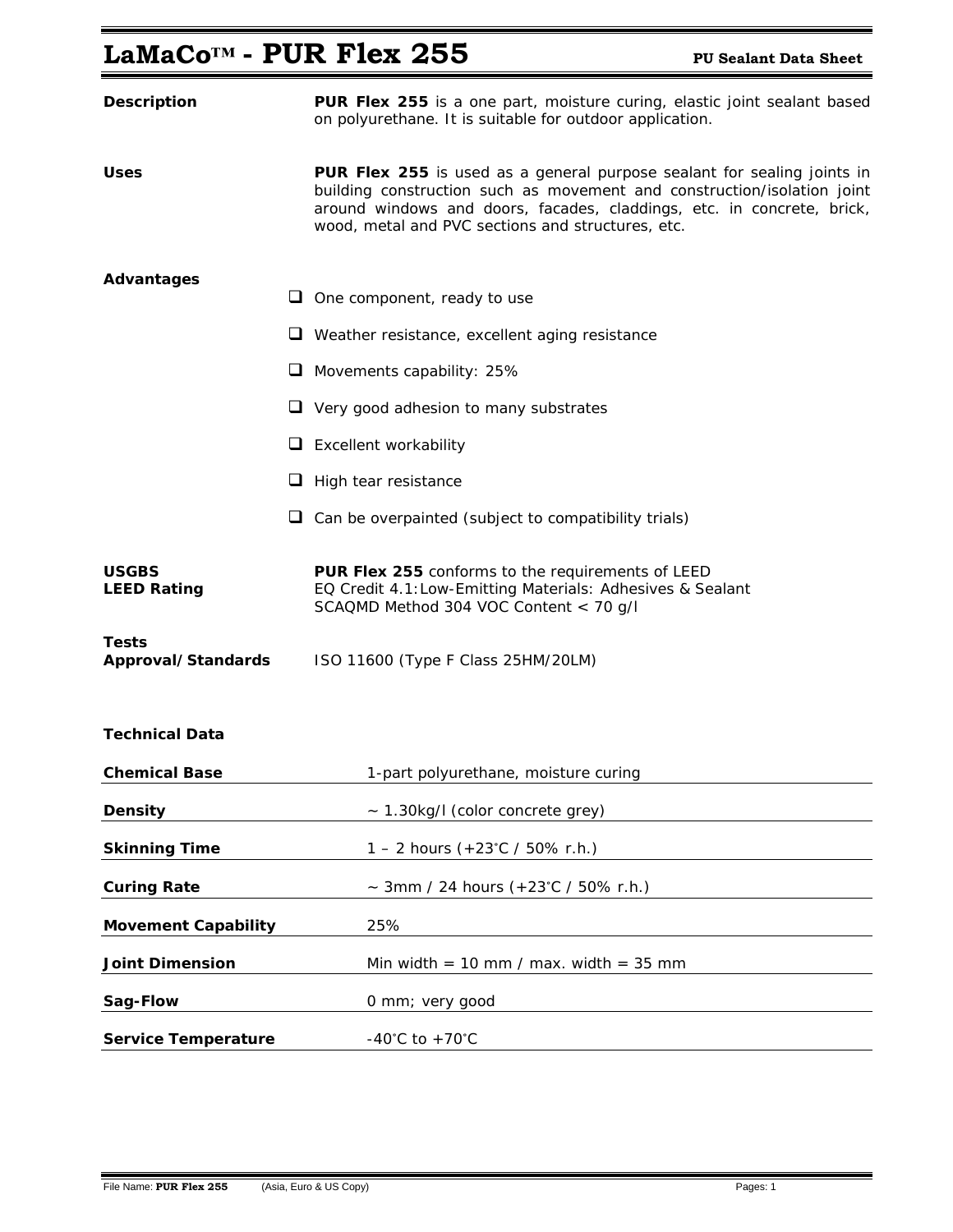## **LaMaCo™ - PUR Flex 255** PU Sealant Data Sheet

### **Mechanical/Physical Properties**

| <b>Tear Strength</b>       | $> 6$ N/mm (+23°C / 50% r.h.)                                                | (DIN 53515)         |
|----------------------------|------------------------------------------------------------------------------|---------------------|
| <b>Shore A Hardness</b>    | ~ 30 after 28 days $(+23^{\circ}C / 50\%$ r.h.)                              | (DIN 53505)         |
| E-Modulus                  | 0.6N/mm <sup>2</sup> at 100% elongation (+23°C / 50% r.h.) (DIN EN ISO 8340) |                     |
| <b>Elongation at Break</b> | $> 600\%$ (+23°C / 50% r.h.)                                                 | (DIN 53504)         |
| <b>Elastic Recovery</b>    | 85% $(+23^{\circ}C / 50\%$ r.h.)                                             | (DIN EN ISO 7389 B) |

#### **System Information**

#### **Application Details**

### **Consumption /** The joint must be designed to suit the movement capability of the sealant. **Joint Design In general, the joint width must be > 10 mm and < 35 mm.** A width to depth ratio of  $\sim$  2 : 1 must be maintained.

#### **Standard dimensions for concrete elements (as per DIN 18540, table 3)**

| Joint distance     | 2 m             | $2 - 3.5$ m   3.5 - 5 m |                 | $15 - 6.5$ m    | l 6.5–8 m       |
|--------------------|-----------------|-------------------------|-----------------|-----------------|-----------------|
| Design joint width | $15 \text{ mm}$ | $20 \text{ mm}$         | 25 mm           | 30 mm           | 35 mm           |
| Min. joint width   | $10 \text{ mm}$ | $15 \text{ mm}$         | 20 mm           | 25 mm           | 30 mm           |
| Joint depth        | 8 mm            | $10 \text{ mm}$         | $12 \text{ mm}$ | $15 \text{ mm}$ | $15 \text{ mm}$ |

Minimum joint width for perimeter joint around windows: 10 mm

 All joint must be properly designed and dimensioned by the specifier and the main contractor in accordance with the relevant standards, because changes are not usually feasible after construction. The basis for calculation of the necessary joint width are the technical values of the sealant and the adjacent building materials, plus the exposure of the building, its method of construction and its dimensions.

#### **Approximate consumption:**

| Joint width           | $10 \text{ mm}$ | 15 mm        | 20 mm           | $-25$ mm        | 30 mm                |
|-----------------------|-----------------|--------------|-----------------|-----------------|----------------------|
| Joint depth           | 8 mm            | 8 mm         | $10 \text{ mm}$ | $12 \text{ mm}$ | $15 \text{ mm}$      |
| Joint length / 600 ml | $\sim$ 7.5 m    | $\sim$ 4.5 m | $\sim$ 2.5 m    | $\sim 1.6$ m    | $~\sim 1.3~\text{m}$ |

Backing Material: Use only closed cell, polyethylene foam backing rods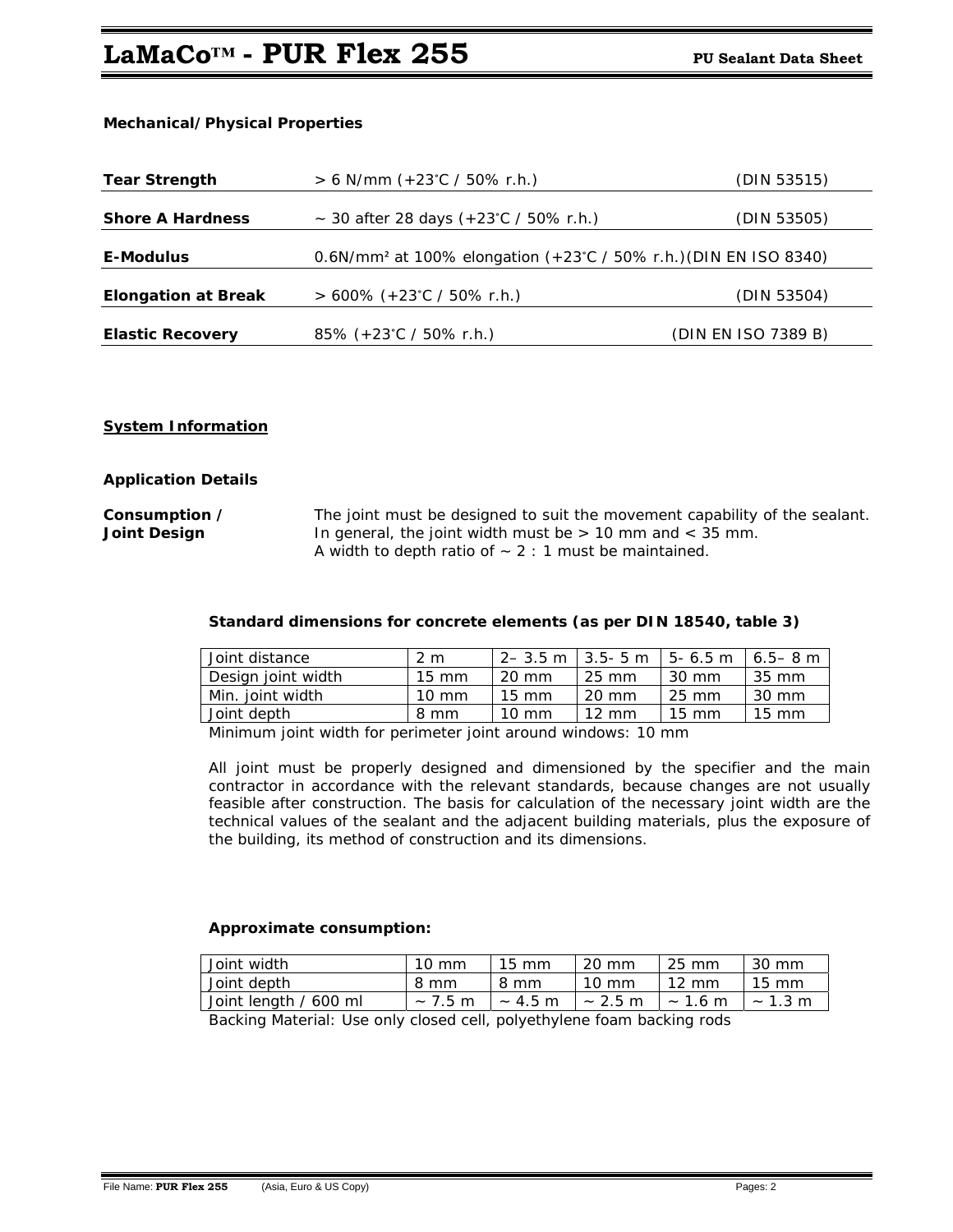# LaMaCo<sup>™</sup> - PUR Flex 255 PU Sealant Data Sheet

| <b>Substrate Quality</b>                      | Clean and dry, homogeneous, free from oils and grease, dust and loose or<br>friable particles. Cement laitance must be removed.                                                                                                                                                                                                                                                                        |
|-----------------------------------------------|--------------------------------------------------------------------------------------------------------------------------------------------------------------------------------------------------------------------------------------------------------------------------------------------------------------------------------------------------------------------------------------------------------|
| Substrate Preparation /<br>Priming            | Non porous substrates:<br>E.g. metals, powder coatings, etc. have to be cleaned with a fine abrasive<br>pad by using a clean towel/cloth.<br>After a flash off time of at least 15 min, apply primer by using a brush.<br>Before sealing, allow a flash off time of at least 30 min. (max. 8 hrs).                                                                                                     |
|                                               | Porous substrates<br>E.g. concrete aerated concrete and cementitious renders, mortars, brick,<br>etc. have to be primed with primer using a brush.<br>Before sealing, allow a flash off time of at least 30 min. (max. 8 hrs).                                                                                                                                                                         |
|                                               | Important note: Primers are only adhesion promoters. They neither<br>substitute for the correct cleaning of the surface nor improve their<br>strength significantly.                                                                                                                                                                                                                                   |
|                                               | Primers improve long term performance of a sealed joint.                                                                                                                                                                                                                                                                                                                                               |
| <b>Product Data</b>                           |                                                                                                                                                                                                                                                                                                                                                                                                        |
| Colour                                        | White & Grey                                                                                                                                                                                                                                                                                                                                                                                           |
| Packaging                                     | 600ml sausages, 20 sausages/ cart                                                                                                                                                                                                                                                                                                                                                                      |
| Storage Conditions/<br><b>Shelf Life</b>      | 12 months from the date of production if stored properly in undamaged<br>original sealed packaging, in dry conditions and protected from direct<br>sunlight at temperatures between + 10°C and 25°C.                                                                                                                                                                                                   |
| <b>Application Conditions/</b><br>Limitations |                                                                                                                                                                                                                                                                                                                                                                                                        |
| <b>Substrate Temperature</b>                  | $+5^{\circ}$ C min. / $+35^{\circ}$ C max                                                                                                                                                                                                                                                                                                                                                              |
| <b>Ambient Temperature</b>                    | $+5^{\circ}$ C min. / $+35^{\circ}$ C max                                                                                                                                                                                                                                                                                                                                                              |
| <b>Substrate Humidity</b>                     | Dry                                                                                                                                                                                                                                                                                                                                                                                                    |
| Application Method/<br><b>Tools</b>           | PUR Flex 255 is supplied ready to use                                                                                                                                                                                                                                                                                                                                                                  |
|                                               | After suitable joint and substrate preparation, insert backing rod to<br>required depth and apply primer if necessary. Insert sausage into sealant<br>gun and firmly extrude PUR Flex 255 into joint making sure that it is full<br>contact with the side of the joint. Fill the joint, avoiding air entrapment.<br>PUR Flex 255 must be tooled firmly against joint sides to ensure good<br>adhesion. |
|                                               | Masking tape must be used where sharp exact joint lines or exceptionally<br>neat lines are required. Remove the tape whilst the sealant is still soft.<br>Sleek joint with smoothing liquid for a perfect sealant surface.                                                                                                                                                                             |
| <b>Cleaning of Tools</b>                      | Clean all tools and application equipment with sealant remover<br>immediately after use. Hardener and/or cured material can only be<br>mechanically removed.                                                                                                                                                                                                                                           |

Ξ

Ξ